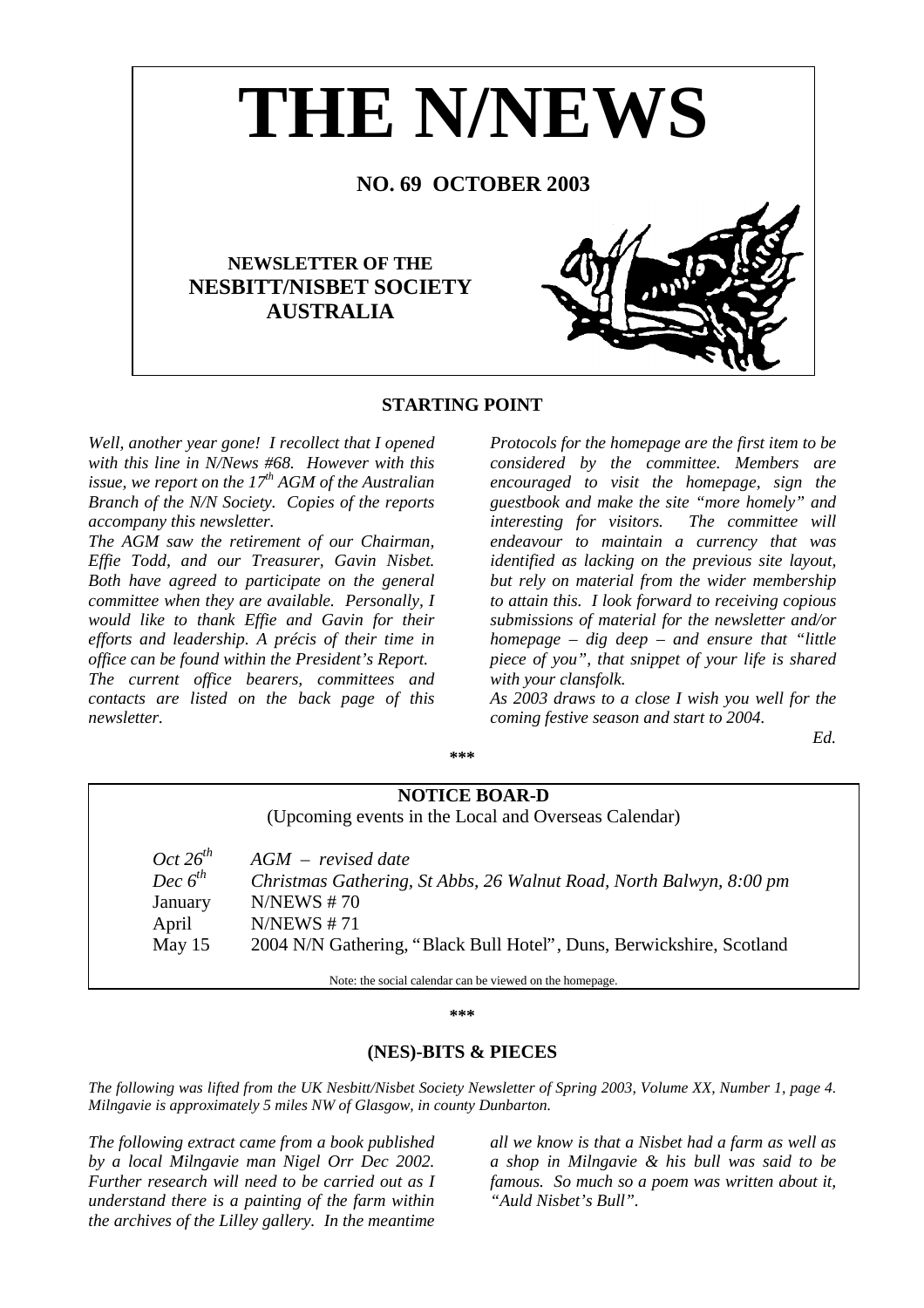#### **Nisbet Farming & Bull**

#### **Nisbet & Drumclog Farm Milngavie**

Farming around Milngavie. Cattle droving has been going on since the sixteenth century, with principal markets or "trysts" formerly held at Perth and Falkirk. The first local market was held where Westerton of Mugdock now stands. Remains of some drove roads may be seen in the area. Early last century butter was made at Keystone Farm using a churn powered by a horse. Milk, which went sour, was taken into Glasgow to be sold – "by the soor milk cart". Farm markets were an established feature of life in Milngavie. Jessie Brown's tat tie scones were famous – they were so thin, she was accused of putting them through her wringer! Until the early 1930's the cattle market was in Sinclair Street. The slaughter-house was near where the Scout Hall is today. During the war years Land Army girls and Italian and German prisoners of war augmented the labour available for farm work. During the 1950's mechanisation reduced the need for manual labour and tractors replaced farm horses. Most farms were small dairy farms and some had sheep. The local ground was not suitable for large-scale arable farming. Crops were oats, hay, turnips, potatoes and grazing. A list of local

farms and their employment will be found in Appendix 2. In addition there were stables at Easterton, Craigend, Strathblane and Bankend.

Mr. Nisbet, of Drumclog Farm, was very well known locally, as was his bull:

**\*\*\*** 

# *Auld Nisbet's Bull*

*A fisher gaed a-fishing on the Clober baggy-bum, He got twa below the "Warren" an ither at the turn; Conditions were ideal for a record basket-full, But he hadna got a permit frae auld Nisbet's bull: His basket was got lyin' at the Clober drying shed, An' the doctor sent the fisher for a fortnight to his bed. Noo, dinna tak' ower literal this history in rhyme, If thae things hinna happened, thay micht happen ony Time – But tak' it as a warnin' lest by fancy you be drawn,* 

*Alang the bum's meander, forgettin' whaur you're gaun; The horns o' a dilemma, ye micht tyackle wi' guid wull, But keep the bum atweeen ye and auld Nisbet's bull.* 

*N. A. Macdonald* 

*Editor's challenge – supply me with a translated version for N/News #70, preferably with some bibliographical notes if possible.* 

**\*\*\*** 

*Over the year's we have noted many variant spellings of our surname/s. Some typographical errors, others genuine variations sometimes accompanied by some reasoning as to how/why/when the "morphing" took place. Looking at the North American guestbook I noticed several entries that either included variations/derivatives I had not come across before as well as a single entry that appears to include several spellings all in the one family across several generations. The entries follow:* 

**Date:** September 25, 2003 **Time:** 4:00 pm **Name:** Beryl **Nesbit Email Address:** Beryl. Nesbit@gems6.gov.bc.ca **Subject: website**

I'm just starting to get into genealogy for the family. My uncle Ken **Nisbett** did some work with the family tree before he died but there are several blanks in the picture. There were five males born into this branch of the tree. Ken, Donald, Eugene, Robert and William born to James **Nisbet** and Marion Cossette. James had a brother Fred, and there are numerous other half siblings in that family. I don't have my notes handy but would be interested if anyone has any ties to this branch of the **Nesbit/Nisbet** family.

# **Date:** August 5, 2003 **Time:** 5:28 pm **Name:** Colin **Naisbitt Email Address:** cnaisbitt@hotmail.com **Subject: family**

Hi I come from England, not far from our ancestral home in Northumberland. Last week I visited the castles of our great past fathers and was inspired, the village of **Nisbet** in Northumberland is our starting point. See ya for now, I Byde It. Colin John **Naisbitt**.

**\*\*\***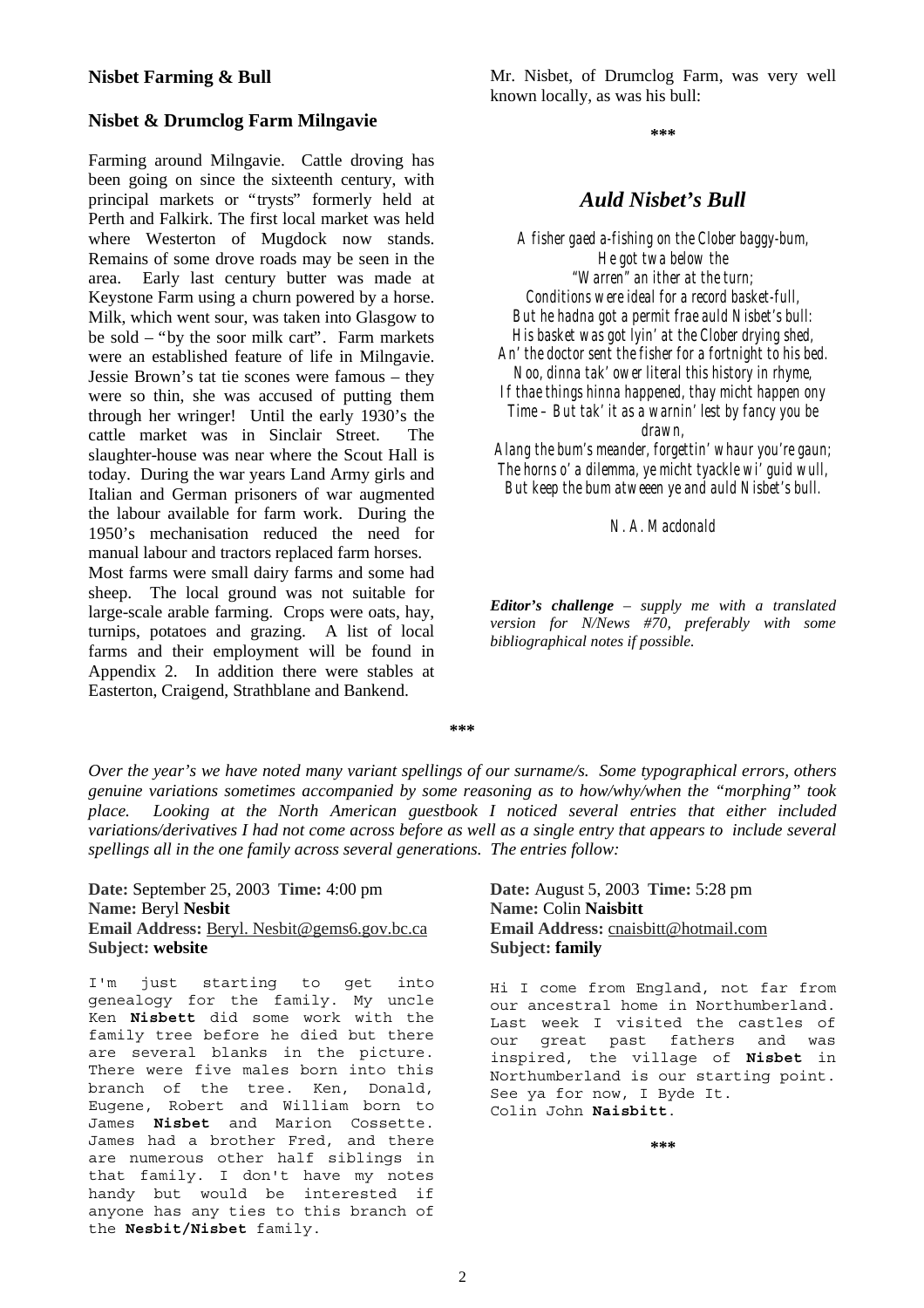**Date:** September 2, 2003 **Time:** 4:57 pm **Name:** Brenda Martin **Nesbitt Email Address:** bjoyness@aol.com **Subject: Related Interest**

Black Female; married Wilbert **Nesbitt**; name of other family members with name spelled: **Nesby**; Home town: Montgomery, Alabama

**Date:** September 2, 2003 **Time:** 6:41 pm **Name:** Jay-Michael Sutton **Email Address:** bootska@carolina.rr.com **Subject: Nesbitt/Noblitt**

Searching for any connection one might have to the huge **Nesbitt/ Noblitt** population in western NC

**\*\*\*** 

# **FEATURE ARTICLE (in two parts)**

*Sir Alexander Nisbet RN, MD, has made many mentions in previous editions of our newsletter, the most recent being in N/NEWS #66, page 7. The following article is an extract from one of his journals recounting, his general remarks on the voyage of the convict ship "Asia", as transcribed by Ian Sutherland Ross. The article will conclude in N/News 70 with a further excerpt from his journal describing, in detail, the symptoms and treatment of one of the convicts entrusted to his medical care on the voyage.* 

### **Background**

The convict ship "Asia" departed the Cove of Cork on 10 September 1829 with 200 female convicts on board and set sail under the command of Master Thos. F. Stead. After a voyage of 125 days, the "Asia" ended her journey in Port Jackson on 31 January 1830.

*\*\* This was in fact Nisbet's fourth voyage as surgeon superintendent and his second carrying female prisoners out of a total of seven voyages on convict ships.* 

**\*\*\*** 

# **Journal of** *Asia* **Female Convict Ship**

### **Alex. Nisbet M.D. Surgeon**

**Between The 9th of July 1829 And 26th of January 1830** 

**An extract describing The diagnosis and treatment of Julia Byrne With General remarks On the voyage** 

#### **Transcribed by Ian Sutherland Ross**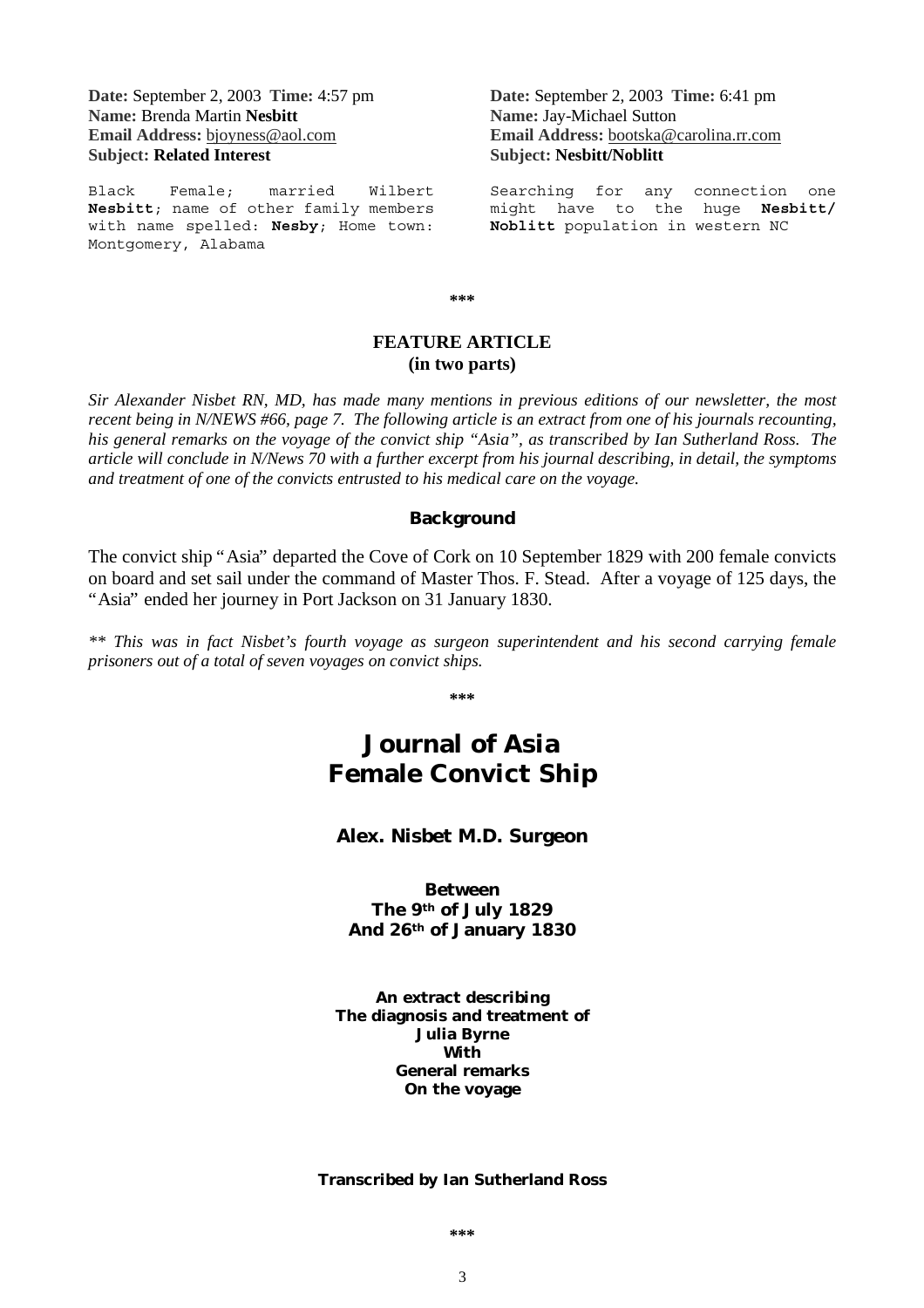# **General Remarks**

*In the foregoing journal I have undertaken to make a selection of the more interesting cases, being such I considered would best illustrate the nature of the prevailing distress and the means of treatment supplied therein.* 

*Those which prevailed to any extent will be seen on reference to have been Fever and Dysentery, few cases of other diseases occurring except what may be expected in such a society; trifling accidents & slips & cases of obstruction of the bowels. Of the two prevailing diseases mentioned above Dysentery was that which proved the most active and whilst two cases proceeded to a fatal termination, the fever proved much more manageable and in general yielded readily to the means employed.* 

*This difference may be described partly to the period of the voyage in which the two diseases chiefly, the earlier and middle part being that in which the fever and towards Oct. when we had arrived in a Southern Latitude that the Dysentery committed its' ravages; where a scorbutic taint must have commenced developing itself, and their clothing never very good when new have become old & thin requiring considerable ingenuity to keep the woollen jackets together, with most miserable deficiency of shoes which had been supplied of a very inferior quality.* 

*On leaving Cork for N.S.Wales we encountered a good deal of wet blowing weather, which produced most extreme and distressing seasickness and kept the decks for several days that may be much better imagine3d than described, and it was nothing but the utmost determination that could get them cleaned. However they all got over it easily remained exceedingly healthy until our long detention between the limits of the trade winds, when a few slight cases of fever arrived, but not to any extent as may be seen by referring to the meteorological journal. This state of things continued until our leaving the Southern Tropic, when instead of the fine weather usually found at those latitudes, we had gales of wind with which saw rainy weather, which confined all the convicts below for a week at one time. Those women who were compelled to be on deck, such as cooks & monitors to take their provisions, etc, below, had to be supplied on the 25th degree of latitude with blankets, jackets & petticoats. No immediate perceptible effect was produced, but there was no little doubt but that it assisted in laying the foundation for the subsequent sickness; and altho' the remainder of the voyage could not have been said to be unfavourable, yet there was a great deal of rainy hazy weather, which kept everything damp, and with two hundred women below, a circumstance to be regretted under the most favourable auspices.* 

*Toward the close of the voyage which was protracted one by upwards of three weeks, a scorbutic seemed to ……. in & to have aggravated the disease in the severer cases, and in fact through the whole of the convicts these aggravated cases only appeared at a time when under ordinary circumstances the voyage would have been completed, and all traces of disease disappeared immediately on our getting into warmer climate and being provided with a full diet of fresh meat, bread & vegetables.* 

*The means employed in these diseases were bleeding, purging, Calomel, the warm bath & opium, but having detailed most of the cases at considerable length, I shall not write on the subject here but refer to the cases themselves. I have added to these accounts a meteorological journal containing of weather, number of sick etc. and will now proceed briefly to notate the general mode of treatment of the convicts in so far as it regarded the preservation of health.* 

*For the sake of cleanliness and ventilation the convicts were never allowed to be below during the day except it rained or the weather otherwise unfavourable. The prison doors were always open in the morning that the upper deck was washed and dried and every person allowed free egress until after breakfast when they were all sent on deck where they remained until dinner.* 

*After dinner they came on deck & remained until being mustered down below for the night, usually half an hour before sunset. Night and day windsails were kept constantly turned down each hatchway.* 

*In cold or unsettled weather they commonly came up by division of one half, that number being better sheltered, more easily removed below in the event of rain. Within the tropics they were almost constantly on deck, awnings being spread under which they breakfasted dinner & supper.* 

*Being of the opinion that dampness is a fertile source of evil on board ship I endeavoured to guard against it as much as possible by not allowing the prison deck to be wet any time, & when from accidental circumstances it may have become damp the stoves were immediately lighted and carried to the different parts of the decks. Wet clothes were never allowed to be taken below.*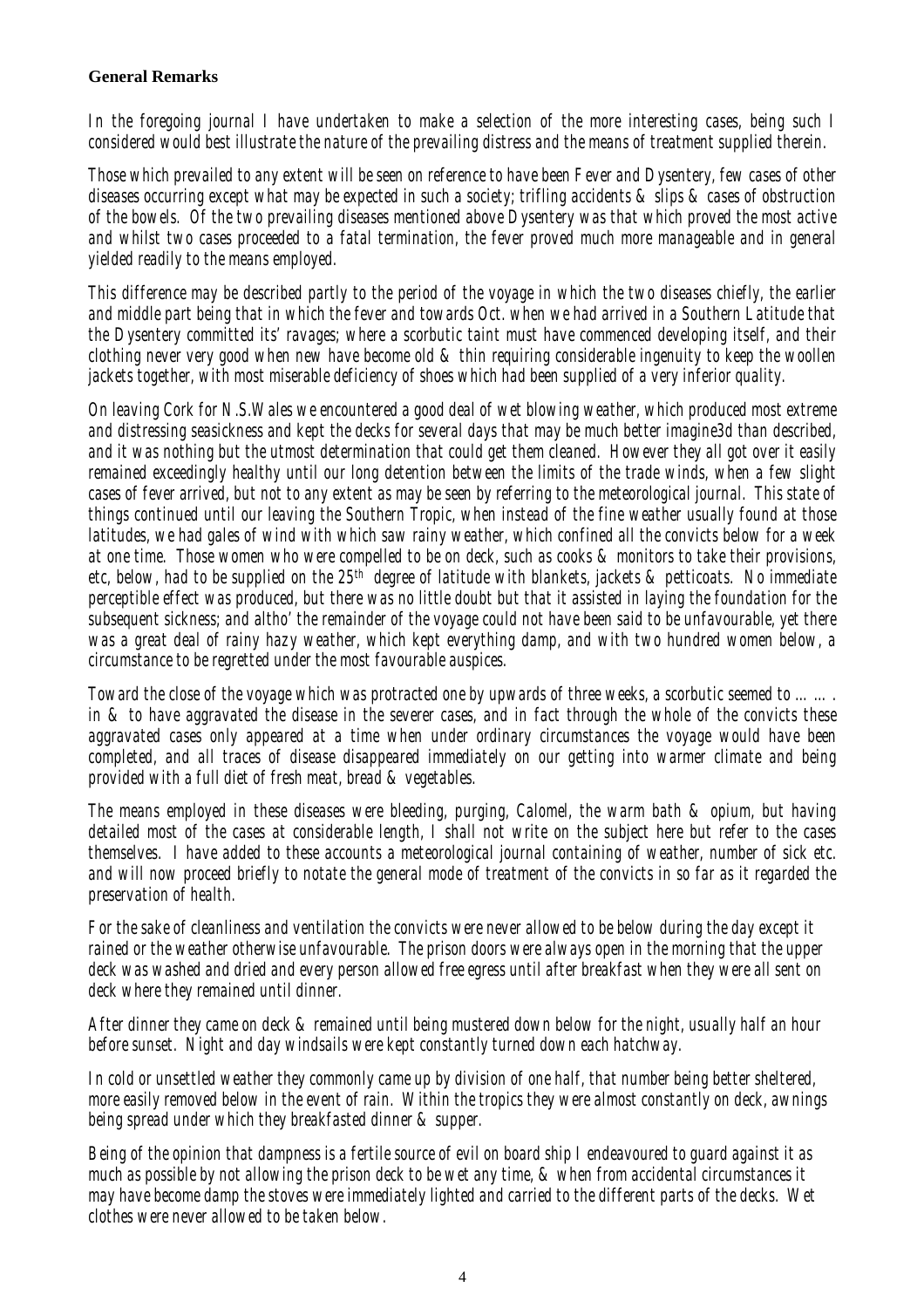*By means of the work put n board by the recommendation of the ladies committee the minds of the convicts were kept pretty well employed, and towards the close of the voyage when this source became expended, the ship was very well found in junk, the converting of which into oakum was found to be excellent to be an excellent employment.* 

*Alex. Nisbet MD* 

*Surgeon* 

**\*\*\*** 

# **SOCIETY NEWS**

17<sup>th</sup> Annual General Meeting: The 17<sup>th</sup> AGM was held on October 26<sup>th</sup> at the home of Ian M & Joy Nisbet. It was good to catch up with those in attendance, some 10 members (with apologies from some 12 or so members). A typically delectable afternoon tea was made more pleasant by the N/N fellowship. Thanks once again to hosts Joy and Ian Nisbet, and members of the social committee.

**\*\*\*** 

#### **N/N's IN ON THE NEWS**

**BBC corespondent:** *I was driving home on the evening of October 28<sup>th</sup>, listening to the news on the radio, when the newsreader crossed to BBC correspondent, Robert Nesbit, to file his report on the Florida fires. Well spoken was he and well presented was the report.* 

**\*\*\*** 

#### **NETWORKED N/N's**

**Scottish Music:** *The Society was recently contacted regarding interest in a Scottish music website, which is about to be launched. Some details follow:* 

The site will be launched in the next few weeks and is aimed at being a focal point for the Scottish Community throughout the world. It is aimed at promoting Scotland and its proud heritage. The website can be viewed at: http://www.scottishmusic.co.uk

**\*\*\*** 

**Nisbet for sale: (**Well, was for sale): *Boston correspondent and ebay enthusiast, Gwenda Nisbet recently drew my attention to the following which was found at www.ebay.com regarding a painting by Robert Hogg Nisbet N.A. entitled "Red House in South Kent". Following are excerpts from the information supplied on ebay for prospective bidders.* 

**Description:**  Title of item: R. H. Nisbet N.A. (1879 – 1961) Kent, CT Listed

| <b>Type:</b> Painting | Dominant Color:                                            | Primary/Jewel |
|-----------------------|------------------------------------------------------------|---------------|
| Oil)                  | Country/Region:                                            | North America |
| <u>Age:</u> 1900-1949 | Largest Dimension: $24^{\prime\prime} - 40^{\prime\prime}$ |               |
| Subject: Landscape    |                                                            |               |

Winning Bid: US \$2,500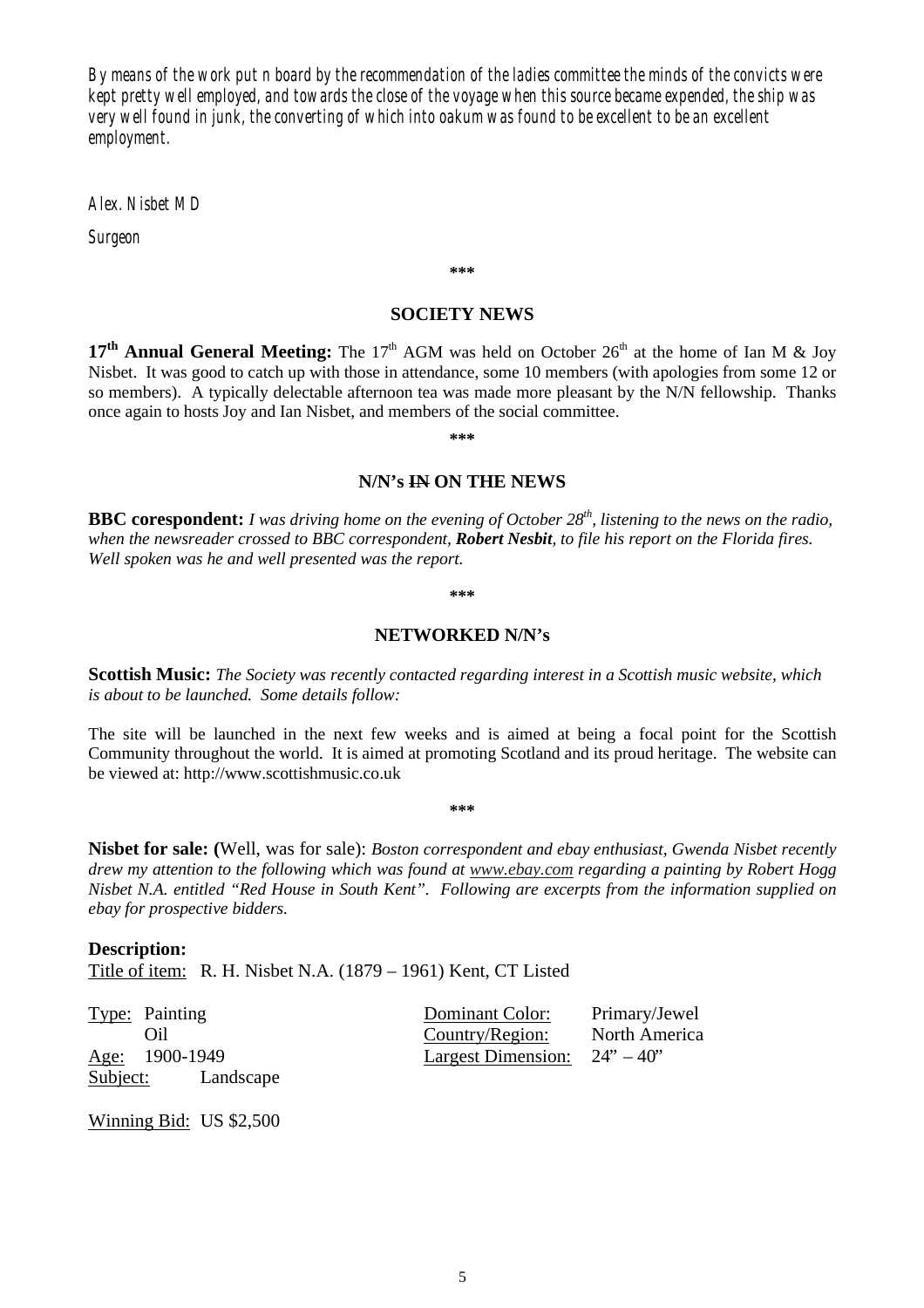# **ROBERT HOGG NISBET, N.A. (1879-1961) Kent, AMERICAN, LISTED**

# **"RED HOUSE IN SOUTH KENT" ORIGINAL OIL ON ARTISTBOARD 15" X 19" ANTIQUE AMERICAN FRAME 20" X 24" SIGNED LOWER RIGHT SIDE/ARTIST'S ESTATE STAMP ON BACK CONDITION: EXCELLENT (MUSEUM QUALITY)**

# **CATALOGUE ITEM FROM THE ARTIST'S OWN ESTATE**

# **A VERY FAMOUS NATIONAL ACADEMY AMERICAN ARTIST**

If you like to collect American art this is a must have painting! (see biography below) This Robert Hogg Nisbet, N.A. (1879-1971) painting is wonderfully done in the style that made him so famous. Research indicates this maybe a painting titled "Page's Place in the Sun" which was exhibited at the National Academy of Design in 1936. Page may have been artist friend of Nisbet's and the house appears to have a studio adjacent to the house. Please notice that the door is open and there appears to be a figure in the doorway (maybe Page). In any event, it is an elegant work that simply glows with color and it is simply magnificent in real life, so, if you are looking for fine American Art, then please consider this piece carefully. Based on auction sales (see below), gallery, and private sales the estimated value of this work would exceed \$5000. However, I plan on negotiating a sale to the any interested bidder if it does not meet reserve.

# **SHORT ARTIST BIOGRAPHY:**

Robert Hogg Nisbet was born in Providence, Rhode Island on August 25, 1879. His parents were William Douglas Nisbet and Isabella Hogg. He entered the Rhode Island School of Design when he was eight. He later studied in New York and abroad. He taught at Brown University and was president of the Art Students League of New York, where he served as president from 1909-1910.

He was elected an Associate Member of the National Academy of Design in 1920 and a National Academician (N.A.) in 1928. He was an Artist Life member of the National Arts Club. One of the incorporators of the Society of American Etchers, he was also a member of the Philadelphia Society of Etchers. During the early 1900's, Nisbet summered in Old Lyme, Connecticut, and eventually settled in Kent, Connecticut where he founded the Kent Art Association whose members included Willard Metcalf.

His work won him three National Academy awards, several etching awards, and the National Arts Club (Painting) prize. His etchings and paintings were exhibited in Paris, France, Yale University, Metropolitan Museum of Art, New York Library, National Gallery, Smithsonian Institution, and Library of Congress in Washington, D.C. The Smithsonian Institution has a database with references to fourteen of his works.

He took up rifle shooting as a boy, and during World War II was a commissioned rifle instructor. He won a number of shooting competitions. He was also interested in archery, and he owned collections of minerals and sea shells.

In 1951 he lived in South Kent, Connecticut in a house in the country with his wife, Mrs. Nisbet. They had a large house and studio, and he was considered quite wealthy. He had a collection of four thousand books. He was a member of the Masons, and was the Deputy Grand Master of the Masons of Connecticut.

His final life was a tragedy as his wife became a complete invalid following a stroke about 1953 and required 24 hour-a-day nursing care which just about bankrupted him. On Robert's death, April 20, 1961, she was put in a Masonic home where she died in less than a week.

**This is a museum quality piece in every way. The painting would greatly ENHANCE ANY AMERICAN FINE ART COLLECTION. For any art collector this would be a FANTASTIC acquisition, since American art is in great demand and has been selling way above estimates. This painting would make a great addition to any office or home decor. This is a wonderful work of art from my personal fine art collection and it comes with personal guarantee, so please bid in confidence.**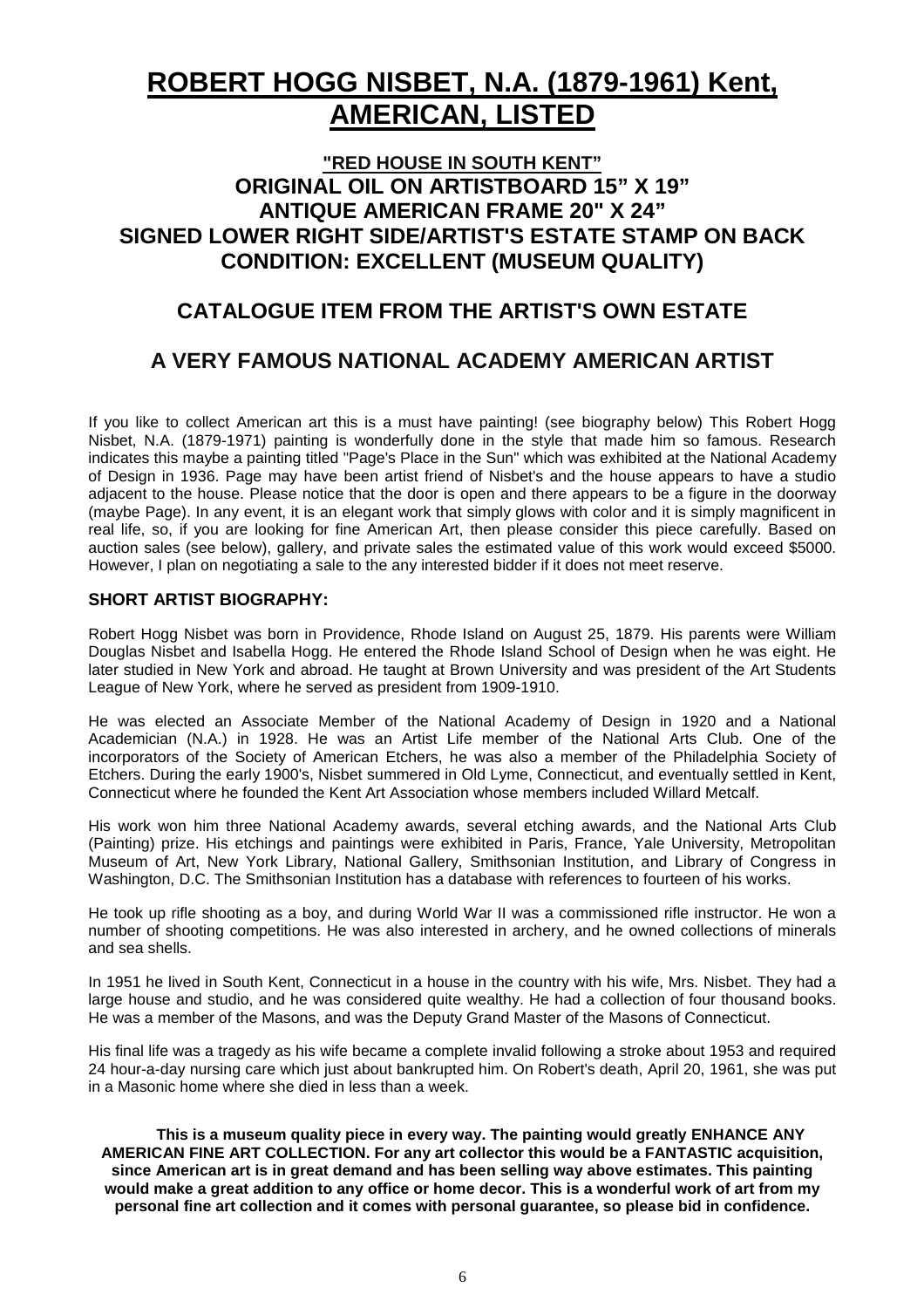# **COMPARABLES - Recent Sales & Value Estimates of "ROBERT HOGG NISBET, N.A." at MAJOR AUCTION HOUSES:**

Robert Hogg Nisbet Title The fisherman Medium Oil on Canvas Size 24.0 x 30.0 in. / 61.0 x 76.2 cm Misc. Signed, Inscribed Sale Of Sotheby's New York : Thursday, May 27, 1999 [Lot 106] American Paintings, Drawings & Sculpture Specialist Peter B.Rathborne/Dara Mitchell Estimate 10,000 - 15,000 US\$ Sold For 25,300 US\$ Premium

**\*\*\*** 

# **THE WANTED LIST**

**Date:** September 27, 2003 **Time:** 1:05 pm **Name:** Jean Caffrey **Email Address:** jdcaffrey@tiscali.co.uk **Subject: James Nisbet**

I am trying to find the parents and family of my great grandfather Charles Nisbet who was born in Scotland, place unknown. Charles married Elizabeth Patterson 9 Feb 1878 at Houghton-le-Spring, Durham and they had 8 children; Charles, Mary Ann, Minto, John, William, Joseph, Agnes and Margaret. The father of Charles was James Nisbet who died before the marriage of Charles and Elizabeth. I would love to hear from any-one with any information.

**\*\*\*** 

**Date:** June 6, 2003 **Time:** 7:18 pm **Name:** Carol Nisbet **Email Address:** Robmac6@hotmail.com **Subject: Any connection?**

Hi have just came across this interesting web page and I would be interested to know if anyone out there is related to this branch of the Nisbets!! My grandfather was called James Rodger Nisbet born 07041904 and came from Cambuslang Glasgow Scotland. He had four brothers one immigrated to New Zealand and one went to New Zealand many years ago, there names were Hugh and William and their families are still living there.

**Date:** September 9, 2003 **Time:** 2:58 pm **Name:** Heather Nisbet **Email Address:** tripleshot@shaw.ca **Subject: The Nisbet Pub in Glasgow...any info?**

Hello to all my clans-men and women! I heard through my father that the Nisbet family at one time owned a public house in Glasgow called, oddly, The Nisbet - apparently it burnt down some time ago, but I would love more info. Also, I am looking for some genealogy regarding James Nisbet who married Blanche ?? and emigrated to Canada in the early part of the 20th century...any leads would be helpful!

#### **\*\*\***

#### **FAMILY SNIPPETS**

- Robert Nisbet recently returned to Perth. *The committee wish him well with his endeavours, thank him for his efforts whilst in Melbourne and hope he will continue to contribute from afar.*
- Elyse Classon is now in improved health.
- Ian M Nisbet has again moved office.
- The following were noted in the latest UK Newsletter, Autumn 2003, Volume XX, Number 3.
	- o that clan chief Mark Nesbitt and wife Delwen (nee Samuel) were blessed with a second daughter, Melissa Joyce Lydia Nesbitt, born  $6<sup>th</sup>$  June 2003. *Congratulations to our clan chief and his (expanding) family*

**\*\*\*** 

# *Scotland the Brave*

*A Celebration of the Scottish Clans Clans Ballarat Tattoo* 

*23rd-25th January 2004*

*The above was noted in the November 2003 edition of RACV RoyalAuto magazine, p.65 – contact RACV or www.racv.com.au for details.*